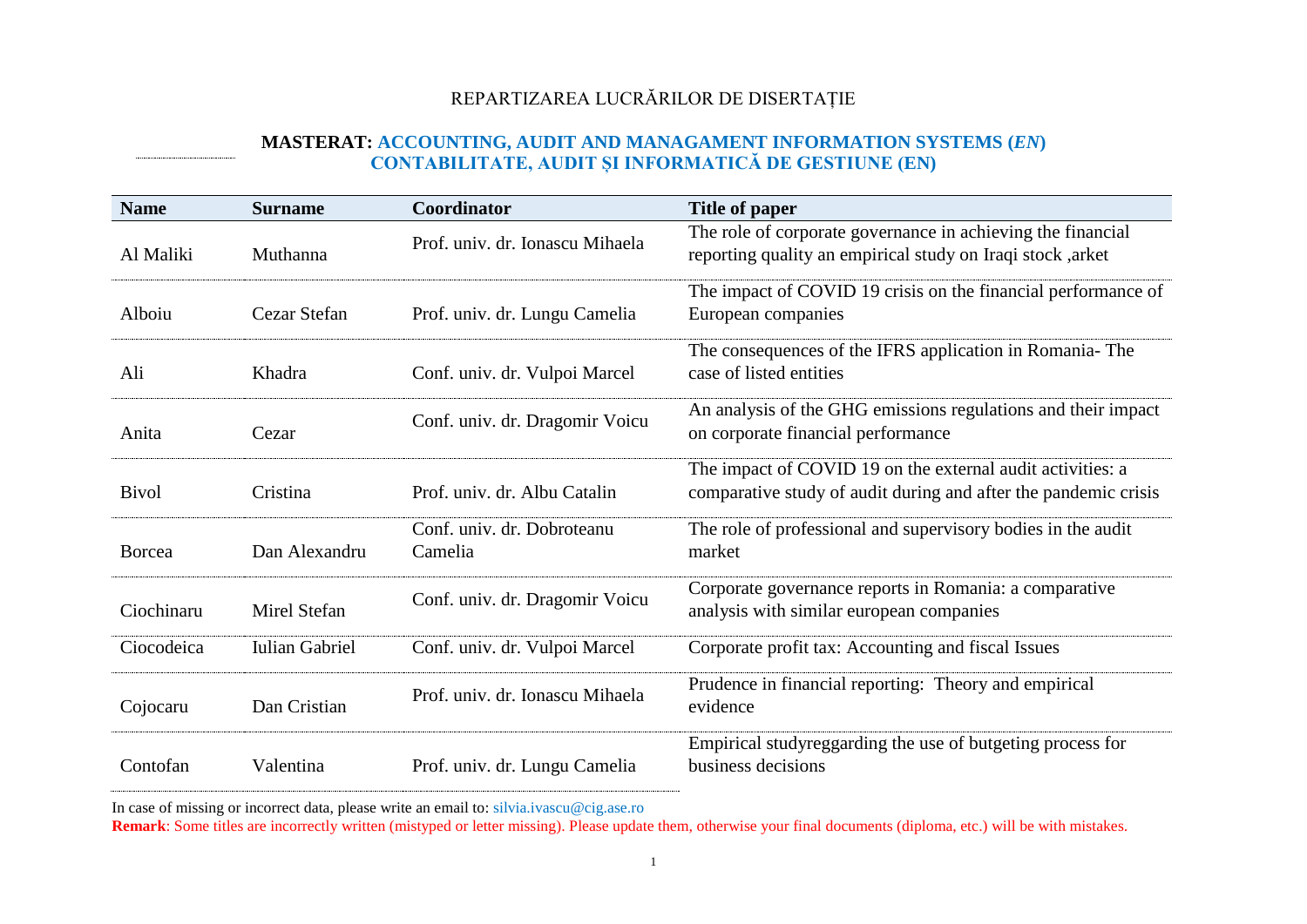| <b>Name</b>       | <b>Surname</b>   | Coordinator                           | <b>Title of paper</b>                                                                 |
|-------------------|------------------|---------------------------------------|---------------------------------------------------------------------------------------|
| Costache          | Elena Lavinia    | Conf. univ. dr. Dragomir Voicu        | Creative accounting practices and financial fraud as factors of<br>corporate scandals |
| Fetallari         | Besjana          | Prof. univ. dr. Dumitru Madalina      | The effects of sustenanibility reporting on ESG risck<br>management                   |
| Foia              | Daniel           | Conf. univ. dr. Dragomir Voicu        | The corporate structure and its impact over financial<br>performance                  |
| Gheorghe          | Elena Simona     | Conf. univ. dr. Popa Adriana          | Impact of COVID 19 on E-commerce. Case study                                          |
| Ghita             | Andreea Cristina | Conf. univ. dr. Dragomir Voicu        | The effect of board diversity on the performance of european<br><b>Banks</b>          |
| Gkolfis           | Constantinos     | Prof. univ. dr. Ionascu Mihaela       | Drivers of financial reporting quality                                                |
| Grecu             | Mihai Ionut      | Conf. univ. dr. Paunescu Mirela       | One stop shop for VAT                                                                 |
| Grigoras          | Simona           | Prof. univ. dr. Ionascu Mihaela       | The value relevance of performance indicators                                         |
| Hao Ning<br>Shann | Andrei           | Conf. univ. dr. Dragomir Voicu        | Corporate trategy and its impact on the financial performance                         |
| Idita             | Valentin Gabriel | Prof. univ. dr. Ionascu Mihaela       | The ethics of creative accounting                                                     |
| Ivorschi          | Andrei Daniel    | Conf. univ. dr. Dobroteanu<br>Camelia | An audit guide for setting the materiality                                            |
| Lacatus           | Carmen Anca      | Conf. univ. dr. Popa Adriana          | Income tax on cryptocurrency gains of individuals, an<br>international overview       |
| Maaz              | Elie             | Conf. univ. dr. Dobroteanu<br>Camelia | The relationship between internal audit and corporate<br>governance                   |

In case of missing or incorrect data, please write an email to: silvia.ivascu@cig.ase.ro

**Remark**: Some titles are incorrectly written (mistyped or letter missing). Please update them, otherwise your final documents (diploma, etc.) will be with mistakes.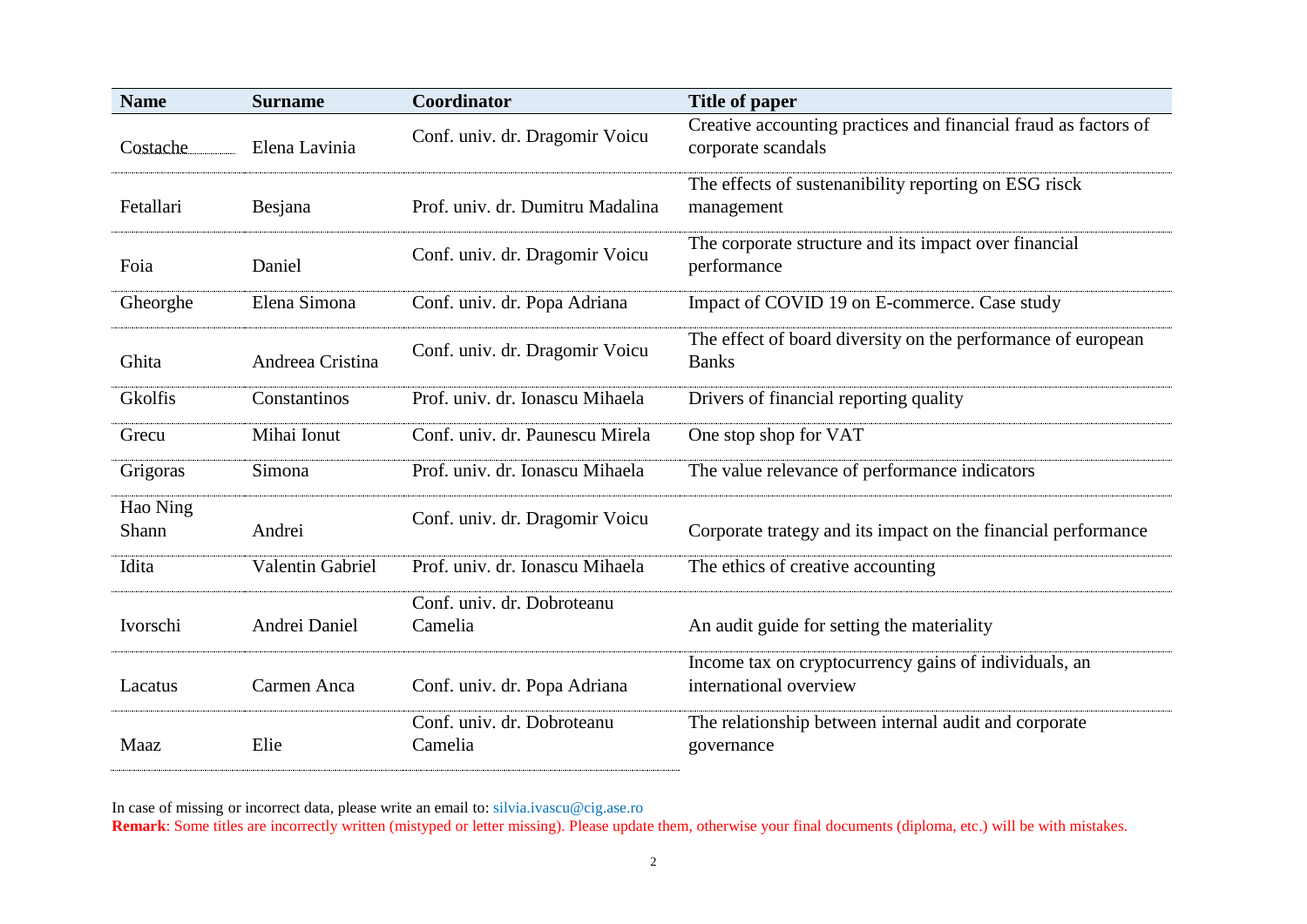| <b>Name</b> | <b>Surname</b>          | Coordinator                           | <b>Title of paper</b>                                                                                 |
|-------------|-------------------------|---------------------------------------|-------------------------------------------------------------------------------------------------------|
| Marian      | <b>Alexandru Daniel</b> | Conf. univ. dr. Dragomir Voicu        | The impact of coVID 19 crisis on the financial performance of<br>european companies                   |
| Mohti       | Ibrahim                 | Prof. univ. dr. Ionascu Mihaela       | The ethics of creative accounting                                                                     |
| Nadoleanu   | Florina Gratiela        | Prof. univ. dr. Ionascu Mihaela       | The ethics of creative accounting                                                                     |
| Nimerenco   | Cristina                | Prof. univ. dr. Lungu Camelia         | Empirical study on corporate fraud prevention                                                         |
| Pantoianu   | Iulia Madalina          | Conf. univ. dr. Paunescu Mirela       | An audit guide for setting the materiality                                                            |
| Perevoznic  | Florentina<br>Madalina  | Conf. univ. dr. Dragomir Voicu        | Corporate governance and transparency- their impact on<br>financial performance in European companies |
| Povel       | Viktoria                | Conf. univ. dr. Dragomir Voicu        | Business codes of ethics. Comparative perspectives                                                    |
|             | Catalina                |                                       |                                                                                                       |
| Predoi      | Florentina              | Conf. univ. dr. Popa Adriana          | Value addes tax in the digital age                                                                    |
| Prisacariu  | <b>Robert Dimitrie</b>  | Conf. univ. dr. Dragomir Voicu        | The impact of cloud ERPs on Enterprise financials                                                     |
| Radulescu   | Claudia Eleonora        | Prof. univ. dr. Ionascu Mihaela       | Drivers of earnings management in emerging markets                                                    |
| Rahal       | <b>Saloum Nour</b>      | Conf. univ. dr. Dobroteanu<br>Camelia | Error and fraud. Important Issues in audit                                                            |
|             |                         |                                       |                                                                                                       |
| Roventa     | Ioana Alexandra         | Conf. univ. dr. Dragomir Voicu        | Circular economy and environmetal accounting: aplications<br>related to waste management              |
| Sainiuc     | Ioana                   | Conf. univ. dr. Dragomir Voicu        | Financial statements of listed companies under global<br>pandemic of COVID 19                         |
| Tita        | Alexandru               | Conf. univ. dr. Dragomir Voicu        | Impact of corporate governance of financial reporting                                                 |
| Tomac       | Elena                   | Conf. univ. dr. Paunescu Mirela       | Professional scepticism. A qualitative study                                                          |

In case of missing or incorrect data, please write an email to: silvia.ivascu@cig.ase.ro

**Remark**: Some titles are incorrectly written (mistyped or letter missing). Please update them, otherwise your final documents (diploma, etc.) will be with mistakes.